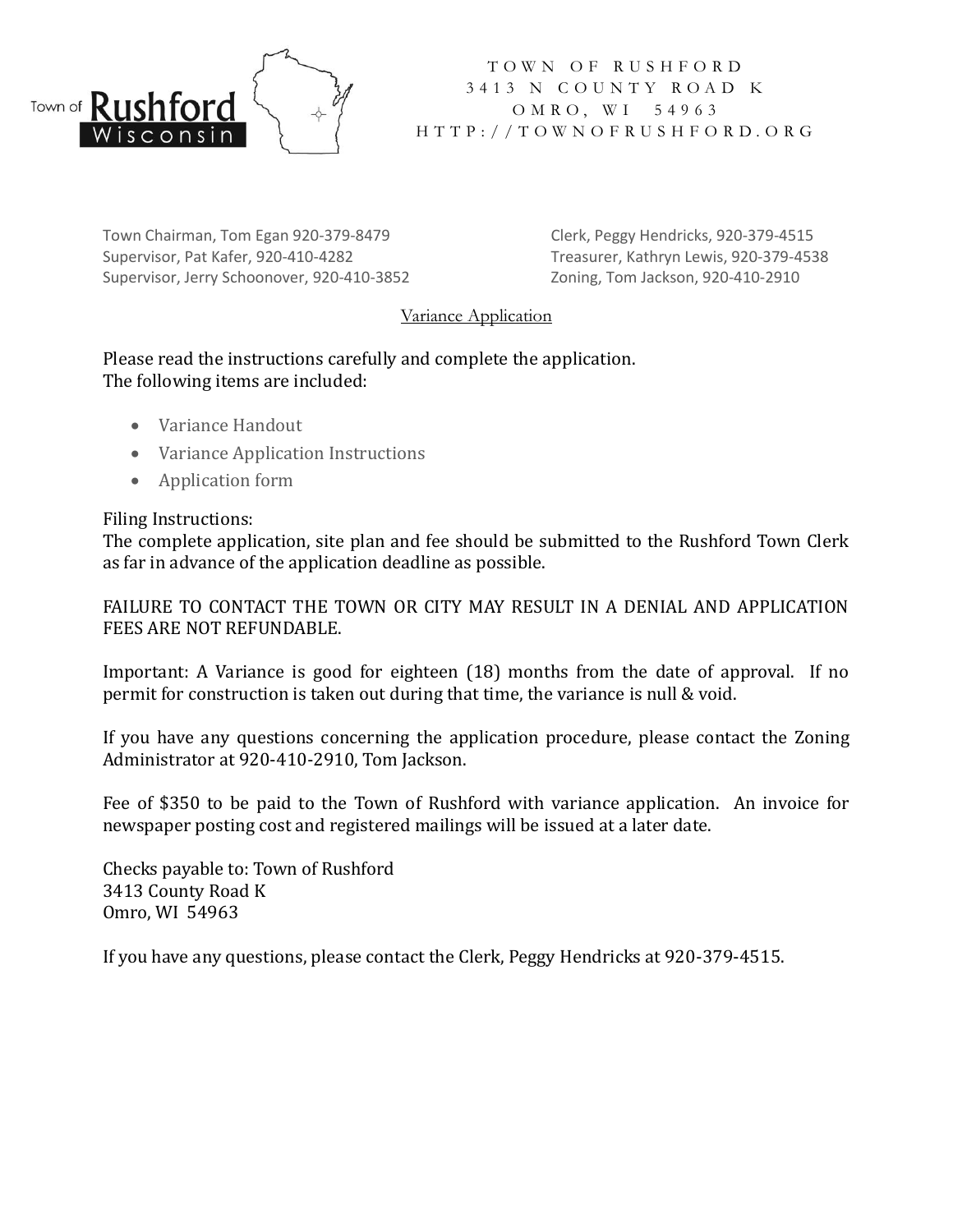## **VARIANCE APPLICATION INSTRUCTIONS**

- 1. **A site plan must be included with the application**. Site plan should be drawn to scale detailing exact property dimensions, setbacks (existing and proposed), location/identification and dimensions of all structures, sanitary system/well locations.
- 2. When the request is for vacant property, place a 2 ft. to 3 ft. stake with red flagging in the CENTER OF THE LOT at the PROPERTY LINE so the Committee and staff can determine the location of the property more easily when viewing.
- 3. Application Requirements:
	- Item A: **A-1**: Property owner completes, and signs.

**A-2**: If someone else is handling the application, that person **must complete, and sign also**.

Item B: **B-1** and **B-2** can be obtained from the tax bill or deed.

**B-3**: Identify by address, or closest address and directions (such as North of 2222 Address Road).

- **B-4**: Show existing zoning. Show proposed zoning if applicable, otherwise state N/A.
- **B-5**: State the current use, and proposed use if the application is approved.
- **B-6**: Check if sanitary service is provided or needed, and if by public sewer, or private sanitary system.
- Item C: **C-1 through C-4**: **To be completed in your own words**. Be specific in items C-2, C-3, And C-4. These are statutory items that must be addressed. In general, personal desires or monetary hardship are not grounds for granting a variance.
- 4. File the completed application, site plan, and filing fee of \$350 with the Clerk's Office as soon as possible. News paper postings and registered letters have to be sent in a timely matter.
- Mail to: Town of Rushford 3413 County Road K Omro, WI 54963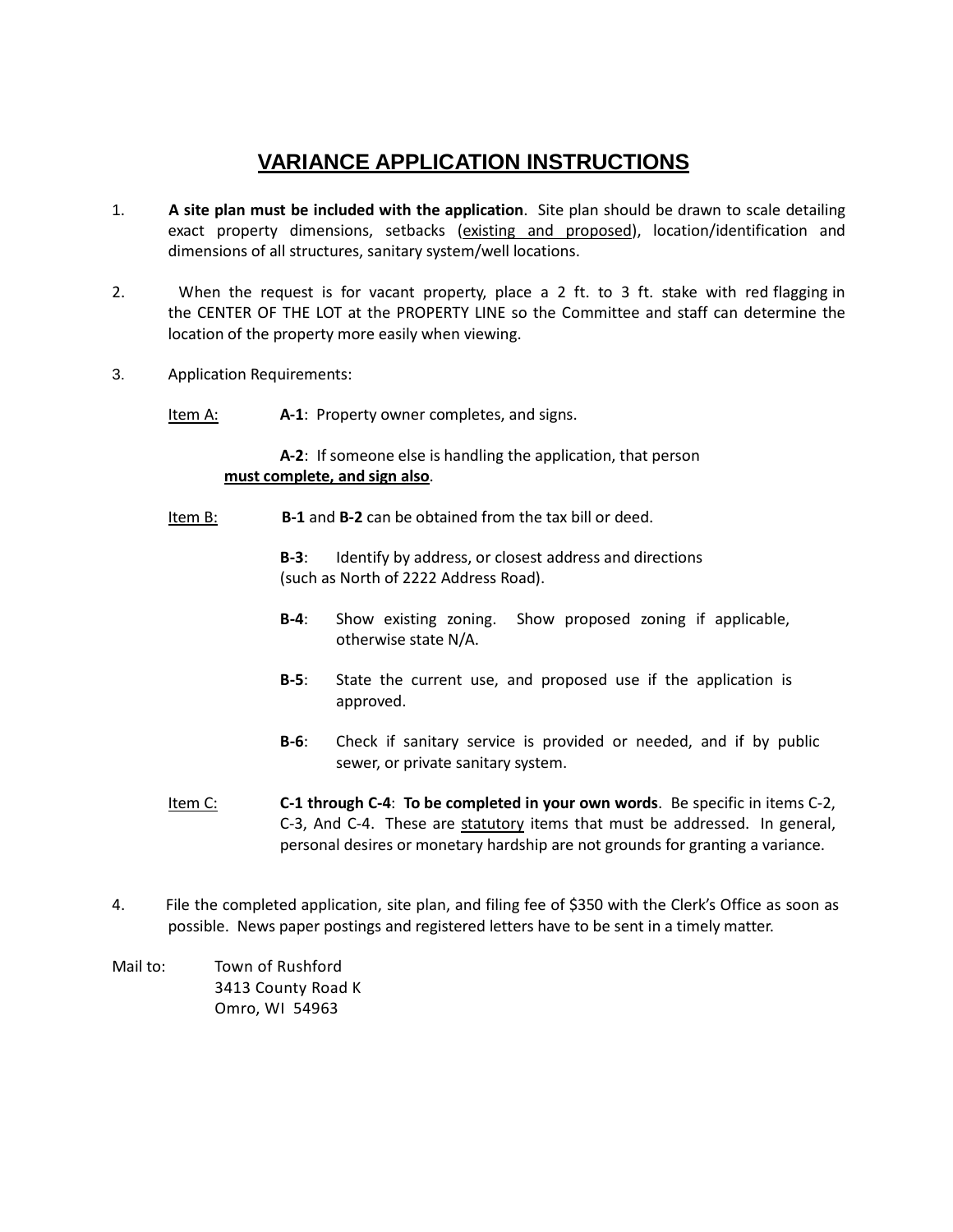## **APPLICATION FOR VARIANCE**

|  | FEE: \$350.00 |
|--|---------------|
|--|---------------|

|           |       | (Please print or type. Please use black ink for duplicating purposes.)                                                                                                                                                                                                                                            |  |  |
|-----------|-------|-------------------------------------------------------------------------------------------------------------------------------------------------------------------------------------------------------------------------------------------------------------------------------------------------------------------|--|--|
| <b>A.</b> |       | <b>PROPERTY OWNER:</b>                                                                                                                                                                                                                                                                                            |  |  |
|           |       |                                                                                                                                                                                                                                                                                                                   |  |  |
|           |       |                                                                                                                                                                                                                                                                                                                   |  |  |
|           |       |                                                                                                                                                                                                                                                                                                                   |  |  |
|           |       |                                                                                                                                                                                                                                                                                                                   |  |  |
|           |       | Permission is hereby granted for appropriate Town Staff to enter upon the property for the purpose of<br>placement and removal of hearing notices, conducting inspections prior to hearing, and conducting inspections to<br>determine compliance with the terms and conditions, if any, of the variance granted. |  |  |
|           |       |                                                                                                                                                                                                                                                                                                                   |  |  |
|           |       | I HEREBY APPOINT THE FOLLOWING AS MY AGENT FOR PURPOSES OF THIS APPLICATION:                                                                                                                                                                                                                                      |  |  |
|           |       |                                                                                                                                                                                                                                                                                                                   |  |  |
|           |       | Mailing Address <b>Andreas Mailing Address Andreas Address <b>Contract Address Address Address Address Address Address Address Address Address Address Address Address Address Address Address A</b></b>                                                                                                          |  |  |
|           |       |                                                                                                                                                                                                                                                                                                                   |  |  |
|           |       | Signature <u>experience and a series of the series of the series of the series of the series of the series of the series of the series of the series of the series of the series of the series of the series of the series of th</u>                                                                              |  |  |
|           |       |                                                                                                                                                                                                                                                                                                                   |  |  |
|           |       |                                                                                                                                                                                                                                                                                                                   |  |  |
| <b>B.</b> |       | <b>PROPERTY INFORMATION:</b>                                                                                                                                                                                                                                                                                      |  |  |
|           | $B-1$ |                                                                                                                                                                                                                                                                                                                   |  |  |
|           | $B-2$ | Lot Block Subdivision Communication CSM                                                                                                                                                                                                                                                                           |  |  |
|           |       | Town ____________ North<br>Section ______________<br>Range ___________ East                                                                                                                                                                                                                                       |  |  |
|           |       | Acres                                                                                                                                                                                                                                                                                                             |  |  |
|           | $B-3$ |                                                                                                                                                                                                                                                                                                                   |  |  |
|           | $B-4$ | Zoning (Proposed): 2011                                                                                                                                                                                                                                                                                           |  |  |
|           | $B-5$ |                                                                                                                                                                                                                                                                                                                   |  |  |
|           |       |                                                                                                                                                                                                                                                                                                                   |  |  |
|           | $B-6$ | <b>SEWER:</b><br>Existing Required Municipal Private System:                                                                                                                                                                                                                                                      |  |  |